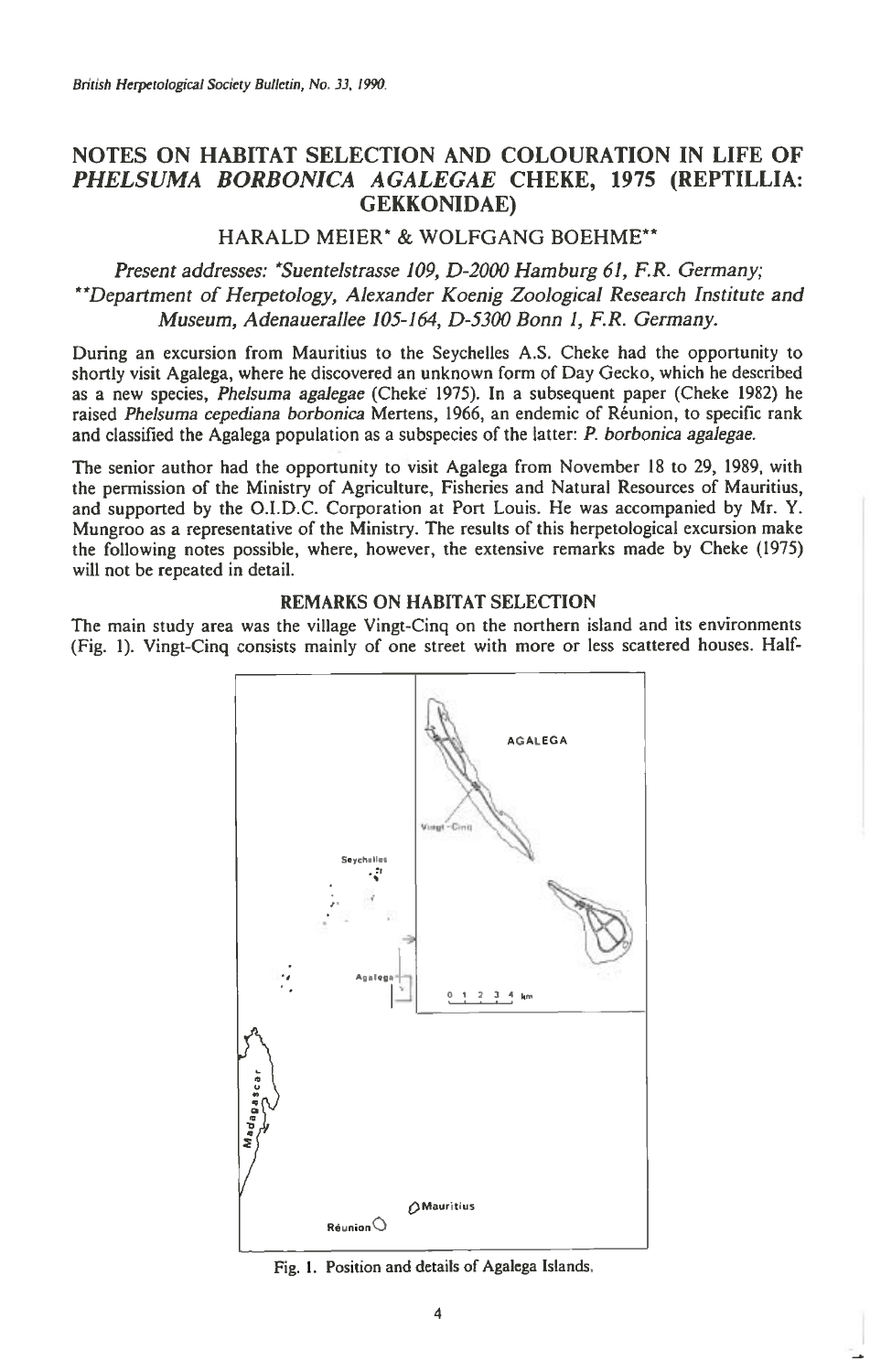day excursions were made to the northernmost part of the island and also to the southern island. The situation of the *Phelsuma* populations, however, was everywhere similar to that observed around Vingt-Cinq. Preferred microhabitat were generally coconut palms *(Cocos nucifera)* from 2 m height upwards, also dead palms if these were in contact with smaller deciduous trees or living palms. Regardless of this preference, *P.b. agalegae* was also found on other trees, mostly on *Terminalia catappa* (Plate 1) which resembles a mango tree, but



*Plate 1. Terminalia catappa tree as habitat* of *Phelsuma borbonica agalegae.* 

has larger leaves. All nine *Terminalia* trees that stood within Vingt-Cinq were populated by 2-6 *Phelsuma,* as was recorded over 5 days. The density per tree, however, may well have



Plate 2. *Casuarina equisetifolia* on Agalega is an unsuitable habitat for *Phelsuma borbonica agalegae*  due to leaf shape.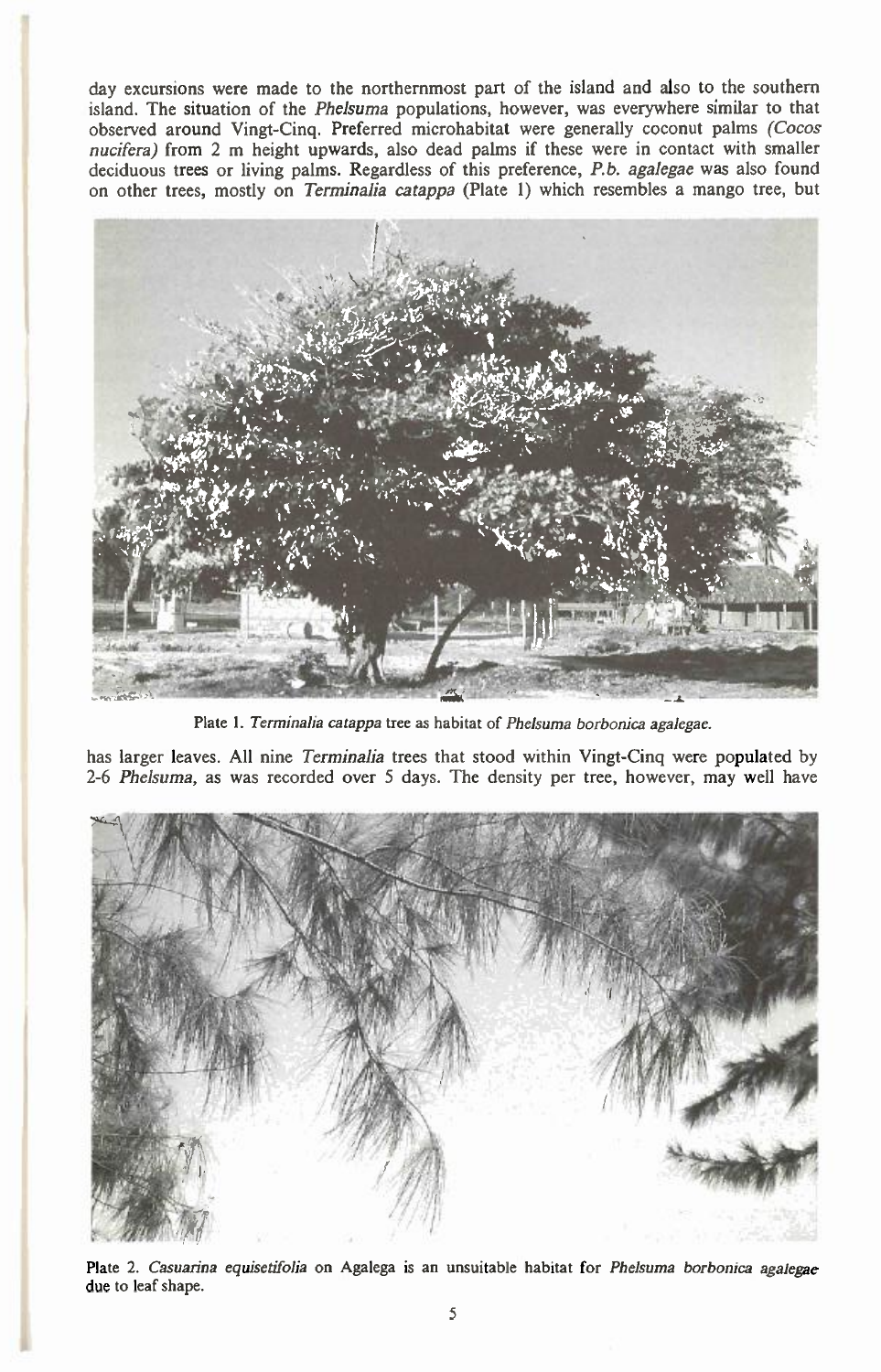**been greater. The habitat selection resembled that of** *P. sundbergi in* **the Seychelles, which is very common on coconuts, but is not restricted to them (Thorpe & Crawford 1979). The only specialized** *Phelsuma* **restricted exclusively to** *Cocos nucifera* **trunks is, according to our present knowledge, the eastern Malagasy** *P. serraticauda.* 

**In contrast to Cheke's (1975: 42) observations we failed to fmd any** *Phelsuma* **on** *Musa* **sp. There was not a single Day Gecko to be seen in 20 thoroughly investigated Banana trunks. Therefore,** *Musa* **obviously does not play a similarly important role as** *a Phelsuma* **habitat as compared with Madagascar or the Comoro Islands (see Meier 1982). Another statement by Cheke (op. cit.) viz. that** *P.b. agalegae* **"occur on all species of tree" should be more precise. At least the Shave-Grass-Tree** *(Casurina equisetifolia),* **which is widely cultivated in the tropics and common on the Agalega Islands, obviously lacks** *Phelsuma;* **apparently because the long and scattered Shave-grass-like leaves cannot provide enough shadow (Plate 2).** 

**Only once** *P.b. agalegae* **was found to inhabit human buildings. 4 specimens were found in a single house, where they obviously lived in the reed of the roof. The vicinity of houses can, however, be well populated, if trees are integrated in such a habitat structure. For instance,**  in an empty tin-shed (tin-hut), only a few meters distant from the living house, 11 *agalegae* **specimens could be encountered on an area of 2-3 square metres. On the** *Terminalia* **which overgrew this shed only once a single Day Gecko was found.** 

**The daily activity of the** *Phelsuma* **starts, according to our findings, shortly after 6 a.m. when the first sunrays attract the lizards from their nocturnal hiding places. At 9 a.m. the temperature is already 28°C, the lizards being extremely active and fast. Between 11 a.m. and 4 p.m. no single** *Phelsuma* **was to be seen on any observation day. Already before sunset (ca. 5.30 p.m.) the night quarters are entered again. Eggs are laid in various hiding places. A site of communal egg-laying (4 females) was discovered under the loose bark of a Coconut Palm at a height of 50 cm; it contained 8 intact eggs (Plate 3).** 



**Plate 3. Communal egg-laying** of *P. b. agalegae* **under the bark of a coconut palm** 

## **NOTE ON THE COLOURATION IN LIFE**

**In spite of the very detailed description of pattern and colouration of** *P.b. agalegae* **by Cheke (1975, 1982) our knowledge remained incomplete, mostly due to the lack of photographic documentation. This will be given here in extenso.**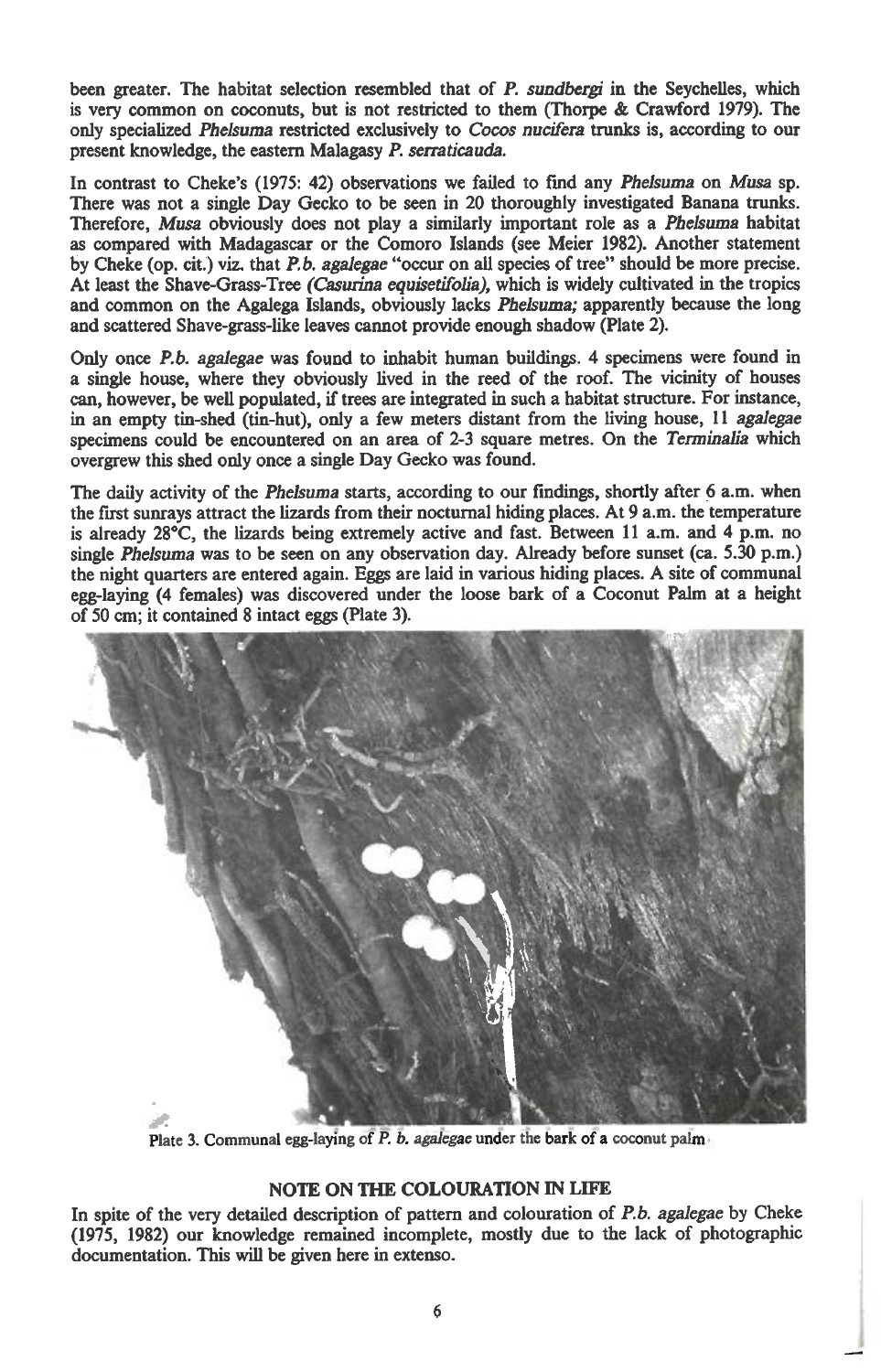There is no evidence for the assumption that there might be two distinct, discernible forms on the North and South Island respectively. On the contrary, the colour pattern is highly variable and also not sexually correlated in such a degree as suggested by Cheke (1975). Only



Plate 4. *Male P.b. agalegae.* 

a bluish tinge seems to be more common in males than in females. The light dorsolateral stripes, however, occur in both sexes, as does the brownish head colouration (Plates 4 and 5).

The variability of *P.b. agalegae* as compared with *P.b. borbonica* Mertens (1966) seems to make the status of the former more arguable than before believed. This is also strengthened by the zoogeographical/chorological pattern of both populations, where a human transportation of the Reunion population to the Agalega Islands surely cannot be ruled out. It is, however, necessary to carefully study more material of both nominal taxa in order to assess whether the differences between them are due to evolutionary divergence or merely short-term genetic drift.



Plate 5. Female *P.b. agalegae.* 

### ACKNOWLEDGEMENT

The senior author thanks first of all Mr. A.W. Owadally, Conservator of Forestry, Curepipe, who finally made this excursion possible, which had been planned for many years. During the excursion great support was given by Mr. K. Sooknah, General Manager of the O.I.D.C. Corporation, and Mr. Y. Mungroo shared his knowledge and moreover helped with collecting. Their help and that of all inhabitants of Agalega are gratefully acknowledged.

#### REFERENCES

Cheke, A.S. 1975. An undescribed gecko from Agalega: *Phelsuma agalegae* sp. nov. *Mauritius Inst. Bull.* 8(1): 33-48.

I